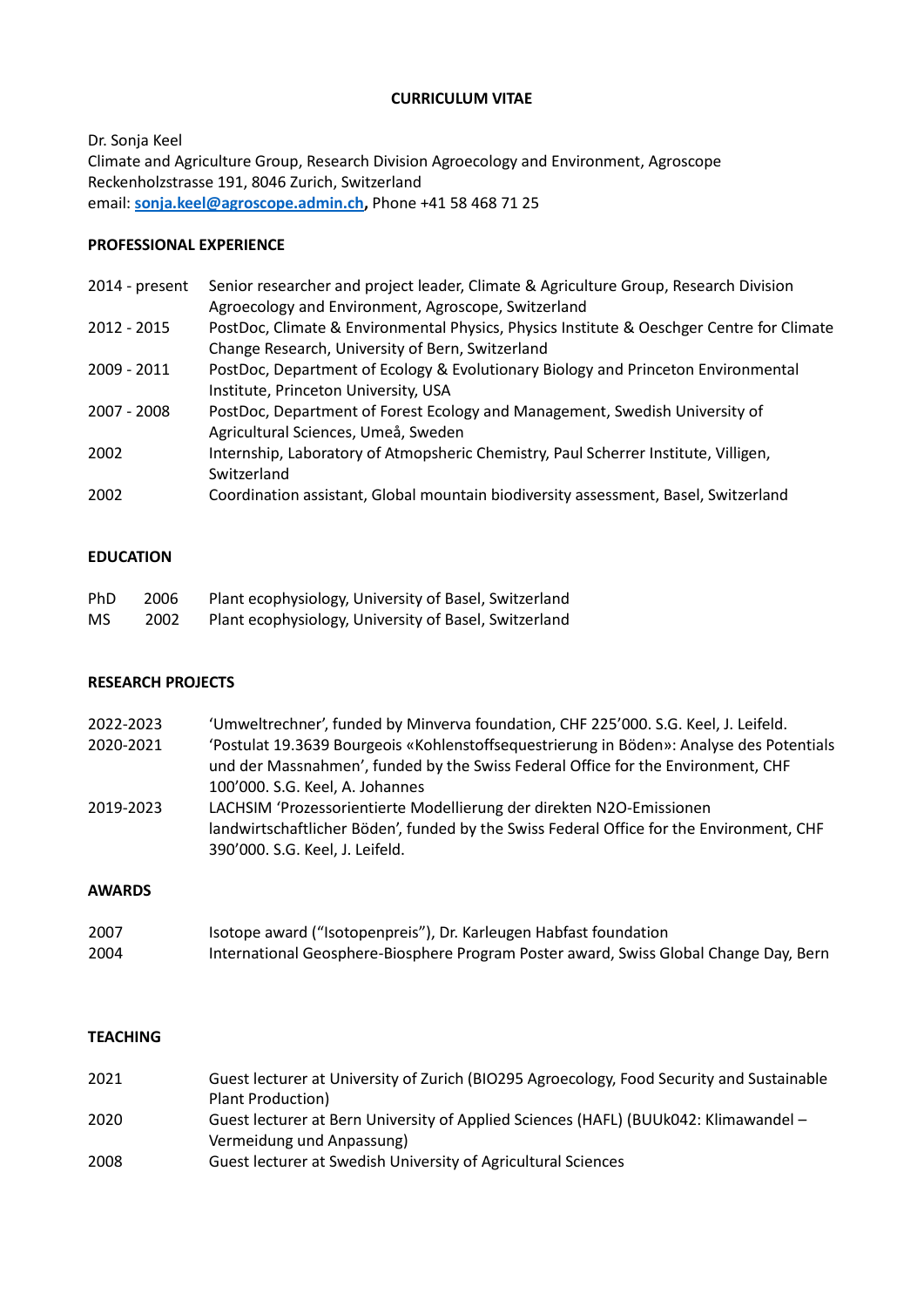#### **PEER-REVIEWED JOURNAL PUBLICATIONS**

h-index: 18. Total number of citations: 2725 (Google Scholar, Jan 2022)

- 21. Taghizadeh-Toosi A, Cong WF, Eriksen J, Mayer J, Olesen JE, **Keel SG**, Glendining M, Kätterer T, Christensen BT (2020). Visiting dark sides of model simulation of carbon stocks in European temperate agricultural soils: allometric function and model initialization. Plant and Soil **450**: 255-272.
- 20. **Keel SG**, Anken T, Büchi L, Chervet A, Fliessbach A, Flisch R, Huguenin-Elie O, Mäder P, Mayer J, Sinaj S, Sturny W, Wüst-Galley C, Zihlmann U, Leifeld J (2019). Loss of soil organic carbon in Swiss long-term agricultural experiments over a wide range of management practices. Agriculture, Ecosystems and Environment 286, 106654, doi.org/10.1016/j.agee.2019.106654
- 19. **Keel SG**, Hirte J, Abiven S, Wüst-Galley C, Leifeld J. (2017) Proper estimate of residue input as condition for understanding drivers of soil carbon dynamics. Global Change Biology **23**: 4455–4456, doi: 10.1111/gcb.13822
- 18. **Keel SG**, Leifeld J, Mayer J, Taghizadeh-Toosi A, Olesen JE. (2017) Large uncertainty in soil carbon modelling related to method of calculation of plant carbon input in agricultural systems. European Journal of Soil Science **68**: 953–963, doi: 10.1111/ejss.12454
- 17. Metcalfe DB, Ricciuto D, Palmroth S, Campbell C, Hurry V, Mao J, **Keel SG**, Linder S, Shi X, Näsholm T, Ohlsson KEA, Blackburn M, Thornton PE, Oren R (2016) Informing climate models with rapid chamber measurements of forest carbon uptake. Global Change Biology **23**: 2130–2139, doi: 10.1111/gcb.13451
- 16. **Keel SG**, Joos F, Spahni R, Saurer M, Weigt RB, Klesse S (2016) Simulating oxygen isotope ratios in tree ring cellulose using a dynamic global vegetation model. Biogeosciences **13**: 3869-3886. doi: 10.5194/bg-13-3869-2016
- 15. Gerber S, Hedin LO, **Keel SG**, Pacala SW, Shevliakova E. Land use change and nitrogen feedbacks constrain the trajectory of the land carbon sink. *Geophysical Research Letters* **40:** 1–5, doi:10.1002/grl.50957
- 14. Bader MKF, Leuzinger S, **Keel SG**, Siegwolf RTW, Hagedorn F, Schleppi P, Körner C. Central European hardwood trees in a high-CO<sub>2</sub> future: synthesis of an 8-year forest canopy CO<sub>2</sub> enrichment project. *Journal of Ecology*, doi: 10.1111/1365-2745.12149
- 13. Näsholm T, Högberg P, Franklin O, Metcalfe DB, **Keel SG**, Campbell C, Hurry V, Linder S, Högberg MN. Are ectomycorrhizal fungi alleviating or aggravating N limitation of tree growth in boreal forests? *New Phytologist* **198**: 214–221
- 12. Hoch G, Siegwolf RTW, **Keel SG**, Körner C, Han Q. Fruit production in three masting tree species does not rely on stored carbon reserves. *Oecologia* **171**: 653–662
- 11. **Keel SG**, Campbell CD, Högberg MN, Richter A, Wild B, Zhou XH, Hurry V, Linder S, Näsholm T, Högberg P (2012). Allocation of carbon to fine root compounds and their residence times in a boreal forest depend on root size class and season. *New Phytologist* **194**: 972–981
- 10. Brüggemann N, Gessler A, Kayler Z, **Keel SG**, Barthel M, Boeckx P, Buchmann N, Gavrichkova O, Ghashghaie J, Gomez-Casanovas N, Keitel C, Knohl A, Kuptz D, Palacio S, Salmon Y, Uchida Y, Bahn M (2011). Carbon allocation and carbon isotope fluxes in the plant-soil-atmosphere continuum: a review. *Biogeosciences* **8**: 3457–3489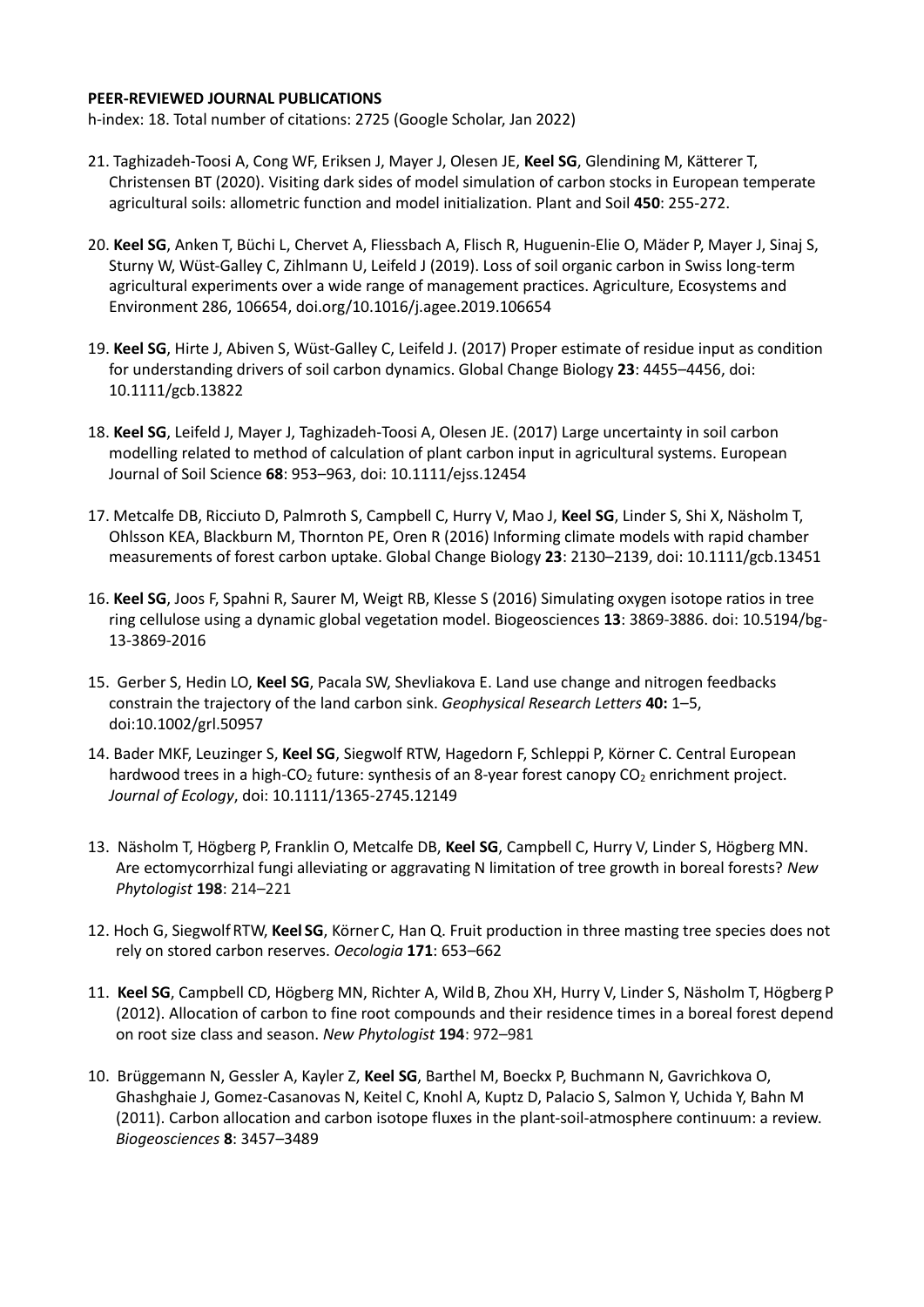- 9. **Keel SG** and Schädel C (2010). Expanding leaves of mature deciduous forest trees rapidly become autotrophic. *Tree Physiology* **30**: 1253–1259
- 8. Högberg MN, Briones MJI, **Keel SG**, Metcalfe DB, Campbell C, Midwood AJ, Thornton B, Hurry V, Linder S, Näsholm T, Högberg P (2010). Quantification of effects of season and nitrogen supply on tree belowground carbon transfer to ectomycorrhizal fungi and other soil organisms in boreal pine forest. *New Phytologist* **187:** 485–493
- 7. Subke JA, Vallack HW, Magnusson T, **Keel SG**, Metcalfe DB, Högberg P, Ineson P (2009) Short term dynamics of abiotic and biotic soil <sup>13</sup>CO<sub>2</sub> effluxes after *in situ* <sup>13</sup>CO<sub>2</sub> pulse labelling of boreal pine forest. *New Phytologist* **183:** 349-357
- 6. Högberg P, Högberg MN, Göttlicher SG, Betson, NR, **Keel SG**, Metcalfe DB, Campbell C, Schindlbacher A, Hurry V, Lundmark T, Linder S, Näsholm T (2008) High temporal resolution tracing of photosynthate carbon from the tree canopy to forest soil microorganisms. *New Phytologist* **177**: 220-228
- 5. **Keel SG**, Jäggi M, Siegwolf RTW, Körner C (2007). Rapid mixing between old and new carbon pools in the canopy of mature forest trees. *Plant, Cell and Environment* **30**: 963-972
- 4. **Keel SG**, Pepin S, Leuzinger S, Körner C (2007) Stomatal conductance in mature deciduous forest trees exposed to elevated CO2.*Trees-Structure and Function* **21**:151-159
- 3. Hoch G and Keel SG (2006)<sup>13</sup>C-labelling reveals different contributions of photoassimilates from infructescences for fruiting in two temperate forest tree species. *Plant Biology* **8**: 606-614
- 2. **Keel SG**, Siegwolf RTW, Körner C (2006) Canopy CO<sub>2</sub> enrichment permits tracing the fate of recently assimilated carbon in a mature deciduous forest. *New Phytologist* **172**: 319-329
- 1. Körner C, Asshoff R, Bignucolo O, Hättenschwiler S, **Keel SG**, Peláez-Riedl S, Pepin S, Siegwolf RTW, Zotz G (2005) Carbon flux and growth in mature deciduous forest trees exposed to elevated CO2. *Science* **309**: 1360-1362

### **OTHER PUBLICATIONS**

### **Reports:**

- 6. Wüst-Galley C and **Keel SG** (2021). Global Soil Carbon Sequestration Potential Map (GSOCseq) Switzerland.
- 5. **Keel SG,** Johannes A, Boivin P, Burgos S, Charles R, Hagedorn F, Kulli B, Leifeld J, Saluz A, Zimmermann S. Soil carbon sequestration in Switzerland: analysis of potentials and measures (Postulate Bourgeois 19.3639). Report by Agroscope. Commissioned by the Federal Office for the Environment, Bern (*in press*)
- 4. Wüst-Galley C, **Keel SG**, Leifeld J (2021) Modelling SOC in Switzerland's mineral agricultural soils using RothC: Sensitivity analysis. Agroscope Science, 113, 1-64, https://doi.org/10.34776/as113e
- 3. Wüst-Galley C, **Keel SG**, Leifeld J (2020) A model-based carbon inventory for national greenhouse gas reporting of mineral agricultural soils. Agroscope Science, 105, 1-110, https://doi.org/10.34776/as105e
- 2. Switzerland's greenhouse gas inventory / National inventory report. Federal Office for the Environment, Bern, Switzerland (Contributor to LULUCF sector since 2019)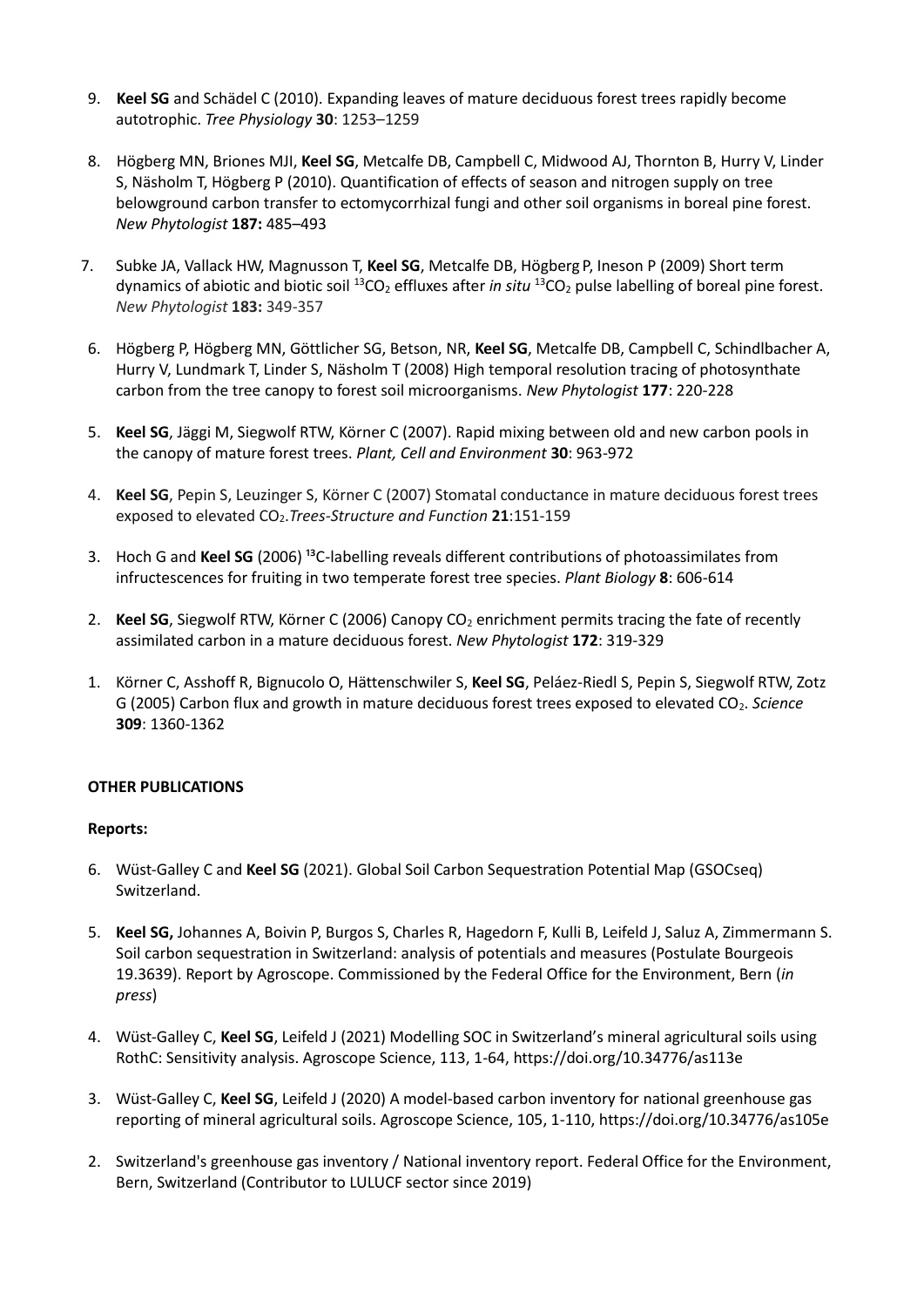1. Beuttler C, **Keel SG**, Leifeld J, Schmid M, Berta N, Gutknecht V, Wohlgemuth N, Brodmann U, Stadler Z, Tinibaev D, Wlodarczak D, Honegger M, Stettler C (2019). The Role of Atmospheric Carbon Dioxide Removal in Swiss Climate Policy – Fundamentals and Recommended Actions. Report by Risk Dialogue Foundation. Commissioned by the Federal Office for the Environment, Bern. <https://www.bafu.admin.ch/bafu/de/home/themen/klima/publikationen-studien/studien.html>

# **Book chapters:**

1. Asshoff R, **Keel SG**, Siegwolf RTW, Körner C (2008) Tracing arthropod movement in a deciduous forest canopy using stable isotopes. In: Floren A & Schmidl J (eds): Canopy arthropod research in Europe, pp. 1 - 10, bioform entomology, Nuremberg.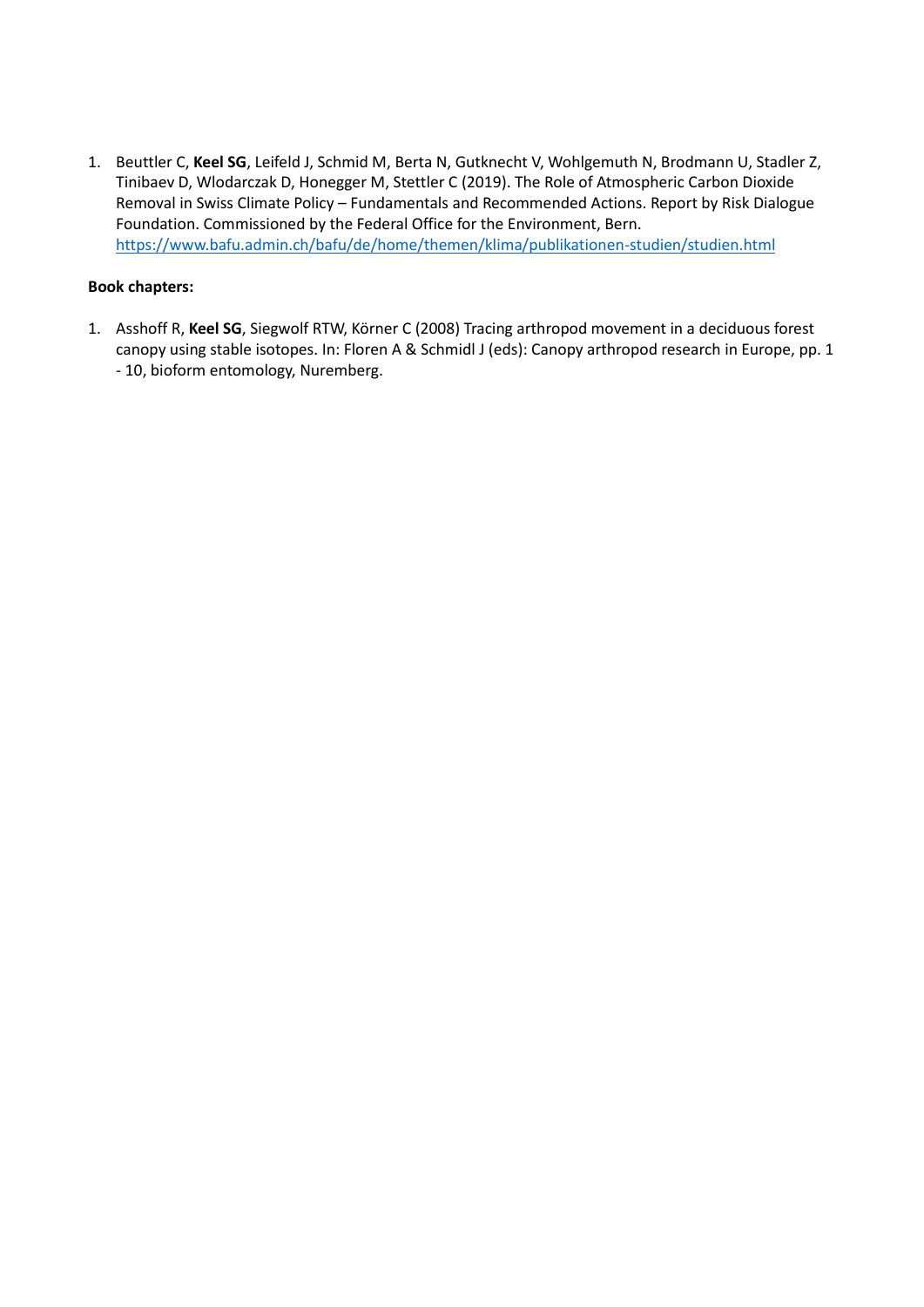### **PRESENTATIONS (First author only)**

### **Invited talks and seminars:**

- Keel SG (2021), Landwirtschaftliche Böden als Kohlenstoffsenken, Anhörungen zur Bedeutung von negativen CO2-Emissionen für die klimapolitischen Massnahmen der Schweiz, Kommission für Umwelt, Raumplanung und Energie des Nationalrates
- Keel SG (2021), Landwirtschaftliche Böden als Kohlenstoffsenken, Agrocleantech Tagung
- Keel SG, Wüst-Galley C, Leifeld J (2017). Bodenkohlenstoffmodellierung landwirtschaftlicher Mineralböden für das Treibhausgasinventar der Schweiz. Institute of Climate-Smart Agriculture, Thünen Institute, Braunschweig, Germany
- Keel SG, Gerber S, Shevliakova, Hedin LO (2011). Effects of CO<sub>2</sub> enrichment and nitrogen addition on forest productivity in a global land model. Environmental Geology & Geochemistry Seminar (EGGS) Lecture Series. Department of Geosciences, Princeton University. USA
- Keel SG, Campbell CD, Högberg MN, Richter A, Wild B, Hurry V, Linder S, Näsholm T, Högberg P (2010). The residence time of fine-root carbon in a boreal forest measured by large scale pulse labelling. ETH Zurich. Switzerland
- Keel SG, Gerber S, Shevliakova E, Hedin LO (2009) Resolution of biome-specific CO<sub>2</sub> fertilization effects in terrestrial ecosystems. 23<sup>rd</sup> New Phytologist Symposium. Guangzhou. China
- Keel SG (2007) The fate of recently assimilated carbon in mature deciduous forest trees. Annual meeting of the German Association for Stable Isotope Research (GASIR). Bayreuth. Germany
- Keel SG (2006) Public talk organized by Mushroom association Basel, Switzerland.

### **Other presentations:**

- Keel SG, Leifeld J, von Ow A, Wüst-Galley C, (2021). Realistic soil carbon sequestration potentials for Switzerland considering climate change and food security, Eurosoil, online
- Keel SG, Leifeld J, von Ow A, Wüst-Galley C, (2021). Realistic soil carbon sequestration potentials for Switzerland, EJP Soil Annual Science Days 2021, online
- Keel SG, Wüst-Galley C, Leifeld J (2020) Soil carbon sequestration potential in Swiss agricultural mineral topsoils, 18th Swiss Geoscience Meeting, online
- Keel SG, Anken T, Büchi L, Chervet A, Fliessbach A, Flisch R, Huguenin-Elie O, Mäder P, Mayer J, Sinaj S, Sturny W, Wüst-Galley C, Zihlmann U, Leifeld J (2019). Loss of soil organic carbon in Swiss long-term agricultural experiments over a wide range of management practices. 17th Swiss Geoscience Meeting, Fribourg
- Keel SG, Wüst-Galley C, Leifeld J (2018) Swiss agricultural long-term experiments reveal little potential for soil carbon sequestration. Soil organic matter management in agriculture – Assessing the potential of the 4per1000 initiative, International symposium, Braunschweig, Germany
- Keel SG, Wüst-Galley C, Leifeld J (2018) Carbon sink potential in Swiss agricultural soils. International conference on negative CO<sub>2</sub> emissions, Gothenburg, Sweden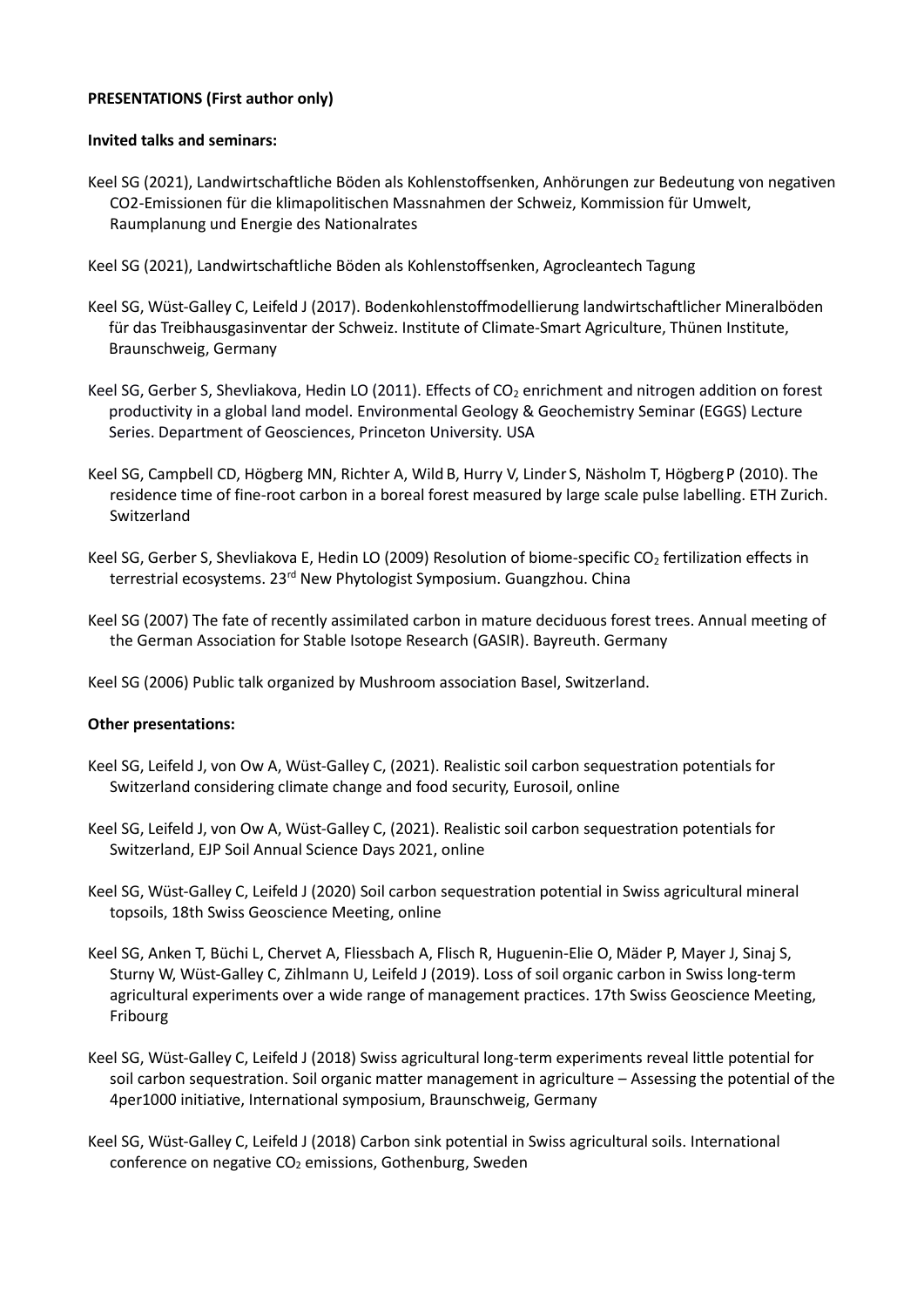- Keel SG, Anken T, Büchi L, Chervet A, Fliessbach A, Flisch R, Huguenin-Elie O, Mäder P, Mayer J, Sinaj S, Sturny W, Wüst-Galley C, Zihlmann U, Leifeld J (2018) Soil organic carbon stocks in Swiss agricultural long term experiments. Jahrestagung der Bodenkundlichen Gesellschaft der Schweiz, Grangeneuve
- Keel SG, Wüst-Galley C, Leifeld J (2017) Developing of a model-based soil organic carbon inventory for agricultural soils in Switzerland. 10<sup>th</sup> International Carbon Dioxide Conference (ICDC10), Interlaken, Switzerland (Poster)
- Keel SG, Leifeld J, Taghizadeh-Toosi A, Olesen JE (2016) Large uncertainty in soil carbon modelling related to carbon input calculation method. European Geosciences Union General Assembly, Vienna, Austria.
- Keel SG, Leifeld J, Fuhrer J (2015) Carbon Input Calculation Method is Critical for Soil Carbon Modelling. 2<sup>nd</sup> International Workshop SOMpatic, Rauischholzhausen, Germany (Poster)
- Keel SG, Spahni R, Kimák A, Leuenberger M, Joos F (2013). Oxygen isotope ratios in a global dynamic vegetation model as indicators of forest response to environmental change. Conference on Isotopes of Carbon, Water, and Geotracers in Paleoclimate Research. Bern. Switzerland (Poster)
- Keel SG, Gerber S, Shevliakova E, Norby RJ, Hedin LO (2011). Disturbance and land-use history affect nutrient availability and response of forests to elevated CO<sub>2</sub>. INTERFACE/CLIMMANI workshop on 'Nutrient constraints on the net carbon balance'. Keflavik. Iceland (Poster)
- Keel SG, Gerber S, Shevliakova E, Hedin LO (2010) Effects of CO<sub>2</sub> enrichment and nitrogen addition on forest productivity in a global land model. Annual meeting of the Ecological Society of America (ESA). Pittsburgh. USA
- Keel SG, Campbell CD, Högberg MN, Richter A, Wild B, Hurry V, Linder S, Näsholm T, Högberg P (2010) Reconciling differences between fine root lifetimes assessed by carbon isotope approaches and the minirhizotron technique. Stable Isotopes and Biogeochemical Cycles in Terrestrial Ecosystems Conference. Ascona. Switzerland.
- Keel SG, Campbell CD, Högberg MN, Richter A, Wild B, Högberg P (2008) Fine root longevity still under debate. Annual meeting of the American Geophysical Union (AGU). San Francisco. USA
- Keel SG, Campbell CD, Högberg MN, Richter A, Wild B, Högberg P (2008) Fine root longevity still under debate. Joint European Stable Isotope Users group Meeting (JESIUM). Presque-ile de Giens. France (Poster)
- Keel SG (2006) The fate of recently assimilated carbon in mature deciduous forest trees. General Energy Research Department (ENE), Paul Scherrer Institute. Switzerland
- Keel SG, Siegwolf RTW & Körner C (2006) Canopy CO<sub>2</sub> enrichment permits tracing the fate of recently assimilated carbon in a mature deciduous forest. International Conference on Applications of Stable Isotope Techniques to Ecological Studies (ISOECOL). Belfast. Ireland
- Keel SG, Siegwolf RTW & Körner C (2006) The fate of carbon in a mature deciduous forest exposed to elevated CO2. Swiss Global Change Day. Berne. Switzerland. (Poster)
- Keel SG, Siegwolf RTW & Körner C (2005) Routes and rates of carbon input in a deciduous forest exposed to elevated CO<sub>2</sub>. Annual meeting of the Ecological Society of America (ESA). Montréal. Canada.
- Keel SG, Siegwolf RTW & Körner C (2005) Isotope labeled mushrooms document the tree-fungus carbon linkage. Swiss Global Change Day. Berne. Switzerland. (Poster)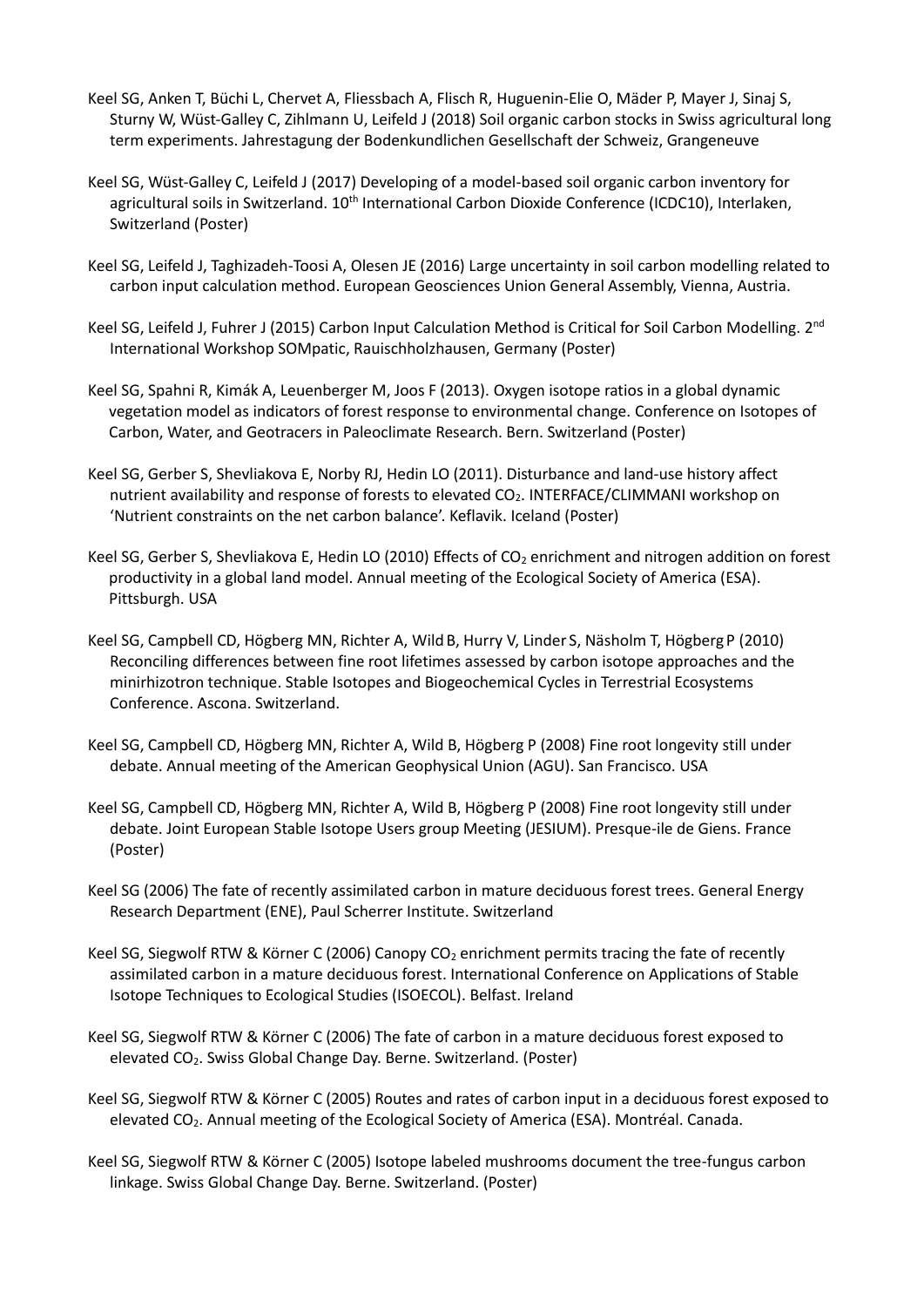- Keel SG, Siegwolf RTW & Körner C (2004) Routes and rates of carbon input in a temperate deciduous forest demonstrated by a large scale <sup>13</sup>C tracer experiment, SIBAE-BASIN conference (Stable Isotopes in Biospheric-Atmospheric Exchange/ Biosphere-Atmosphere Stable Isotope Network). Interlaken. Switzerland. (Poster)
- Keel SG, Siegwolf RTW & Körner C (2004) Routes and rates of carbon input in a temperate deciduous forest demonstrated by a large scale <sup>13</sup>C tracer experiment. Swiss Global Change Day. Berne. Switzerland. (Poster)
- Keel SG, Siegwolf RTW & Körner C (2004) Routes and rates of carbon input in a temperate deciduous forest demonstrated by a large scale <sup>13</sup>C tracer experiment. Joint European Stable Isotope Users group Meeting (JESIUM). Vienna. Austria.
- Keel SG, Siegwolf RTW & Körner C (2004) Routes and rates of carbon input in a temperate deciduous forest demonstrated by a large scale <sup>13</sup>C tracer experiment, Conference of the Commission of Atmospheric Chemistry and Physics of the Swiss Academy of Sciences. Sarnen. Switzerland. (Poster)
- Keel SG, Pepin S, Körner C (2003) Stomatal conductance in mature deciduous forest trees exposed to elevated CO<sub>2</sub>. The carbon balance of forest biomes, Symposium held during the annual meeting of the British Ecological Society. Southampton. UK. (Poster)